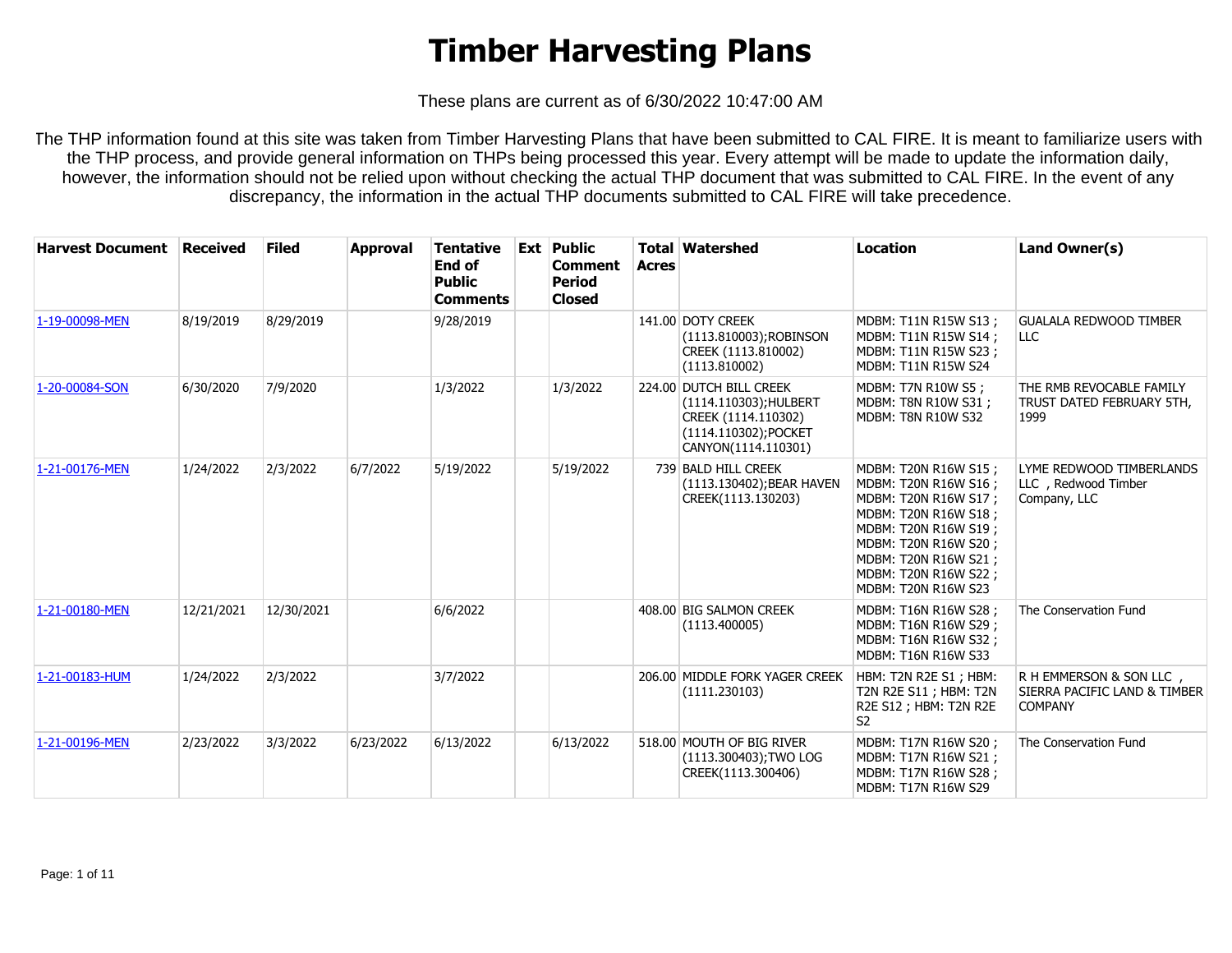| <b>Harvest Document</b> | <b>Received</b> | <b>Filed</b> | <b>Approval</b> | <b>Tentative</b><br>End of<br><b>Public</b><br><b>Comments</b> | <b>Ext Public</b><br>Comment<br>Period<br><b>Closed</b> | <b>Acres</b> | <b>Total Watershed</b>                                                                                                         | <b>Location</b>                                                                                                                                                                                                                                                 | Land Owner(s)                                                                        |
|-------------------------|-----------------|--------------|-----------------|----------------------------------------------------------------|---------------------------------------------------------|--------------|--------------------------------------------------------------------------------------------------------------------------------|-----------------------------------------------------------------------------------------------------------------------------------------------------------------------------------------------------------------------------------------------------------------|--------------------------------------------------------------------------------------|
| 1-21-00199-MEN          | 1/31/2022       | 2/10/2022    |                 | 7/5/2022                                                       |                                                         |              | 895.00 HATHAWAY CREEK<br>(1113.700206); NORTH FORK<br>GARCIA RIVER(1113.700205)                                                | MDBM: T12N R16W S10;<br>MDBM: T12N R16W S4;<br>MDBM: T12N R16W S5;<br>MDBM: T12N R16W S9;<br>MDBM: T13N R16W S31;<br>MDBM: T13N R16W S32;<br>MDBM: T13N R16W S33                                                                                                | THE RMB REVOCABLE FAMILY<br>TRUST DATED FEBRUARY 5TH,<br>1999                        |
| 1-21NTMP-00006-SON      | 6/10/2022       | 6/15/2022    |                 | 8/1/2022                                                       |                                                         |              | 1183.5 BEARPEN CREEK<br>1 (1114.120002); WARD CREEK<br>(1114.120004)                                                           | MDBM: T08N R11W S17 ;<br>MDBM: T08N R11W S5;<br>MDBM: T08N R11W S6 ;<br>MDBM: T08N R11W S7;<br>MDBM: T08N R11W S8;<br>MDBM: T08N R12W S1;<br>MDBM: T08N R12W S12;<br>MDBM: T08N R12W S13                                                                        | CATHERINE HEATER, Kathleen<br>Peterson, Carol J Groves Trust,<br>Mohrhardt Ranch LLC |
| 1-22-00009-MEN          | 3/29/2022       | 4/7/2022     | 6/20/2022       | 6/16/2022                                                      | 6/16/2022                                               |              | 833.00 BRANDON GULCH<br>(1113.200301); KASS CREEK<br>(1113.200303);LITTLE N.<br>FORK(1113.200201)                              | MDBM: T18N R16W S17;<br>MDBM: T18N R16W S18 ;<br>MDBM: T18N R16W S5;<br>MDBM: T18N R16W S6;<br>MDBM: T18N R16W S7;<br>MDBM: T18N R16W S8;<br>MDBM: T18N R16W S9;<br>MDBM: T18N R17W S1;<br>MDBM: T18N R17W S11 ;<br>MDBM: T18N R17W S12;<br>MDBM: T18N R17W S13 | LYME REDWOOD TIMBERLANDS<br>LLC, Redwood Timber<br>Company, LLC                      |
| 1-22-00012-MEN          | 2/8/2022        | 2/16/2022    | 6/1/2022        | 5/30/2022                                                      | 5/30/2022                                               |              | 357.00 BALD HILL CREEK<br>(1113.130402)                                                                                        | MDBM: T20N R16W S5;<br>MDBM: T20N R16W S8;<br>MDBM: T20N R16W S9                                                                                                                                                                                                | LYME REDWOOD TIMBERLANDS<br>LLC, Redwood Timber<br>Company, LLC                      |
| 1-22-00023-MEN          | 2/24/2022       | 3/3/2022     | 6/29/2022       | 6/3/2022                                                       | 6/3/2022                                                |              | 280.00 EAST OF EUREKA HILL<br>(1113.700201); NORTH FORK<br><b>GARCIA RIVER</b><br>(1113.700205); VICTORIA<br>FORK(1113.700103) | MDBM: T12N R15W S10;<br>MDBM: T12N R15W S11;<br>MDBM: T12N R15W S14 ;<br>MDBM: T12N R15W S15;<br>MDBM: T12N R15W S9                                                                                                                                             | MENDOCINO REDWOOD CO LLC                                                             |
| 1-22-00028-HUM          | 3/22/2022       | 3/30/2022    | 6/6/2022        | 5/16/2022                                                      | 5/16/2022                                               |              | 265.50 UPPER TULLY CREEK<br>(1105.110205)                                                                                      | HBM: T9N R3E S16 ; HBM:<br>t9n r3e S17 ; HBM: T9n<br>R3E S18 ; HBM: T9N R3E<br>S19 ; HBM: T9N R3E S20 ;<br>HBM: T9N R3E S21                                                                                                                                     | <b>GREEN DIAMOND RESOURCE</b><br><b>COMPANY</b>                                      |
| 1-22-00029-MEN          | 3/2/2022        | 3/10/2022    | 6/10/2022       | 5/13/2022                                                      | 5/13/2022                                               |              | 161.00 DOTY CREEK(1113.810003)                                                                                                 | MDBM: T11N R15W S10;<br>MDBM: T11N R15W S2;<br>MDBM: T11N R15W S3                                                                                                                                                                                               | <b>GUALALA REDWOOD TIMBER</b><br><b>LLC</b>                                          |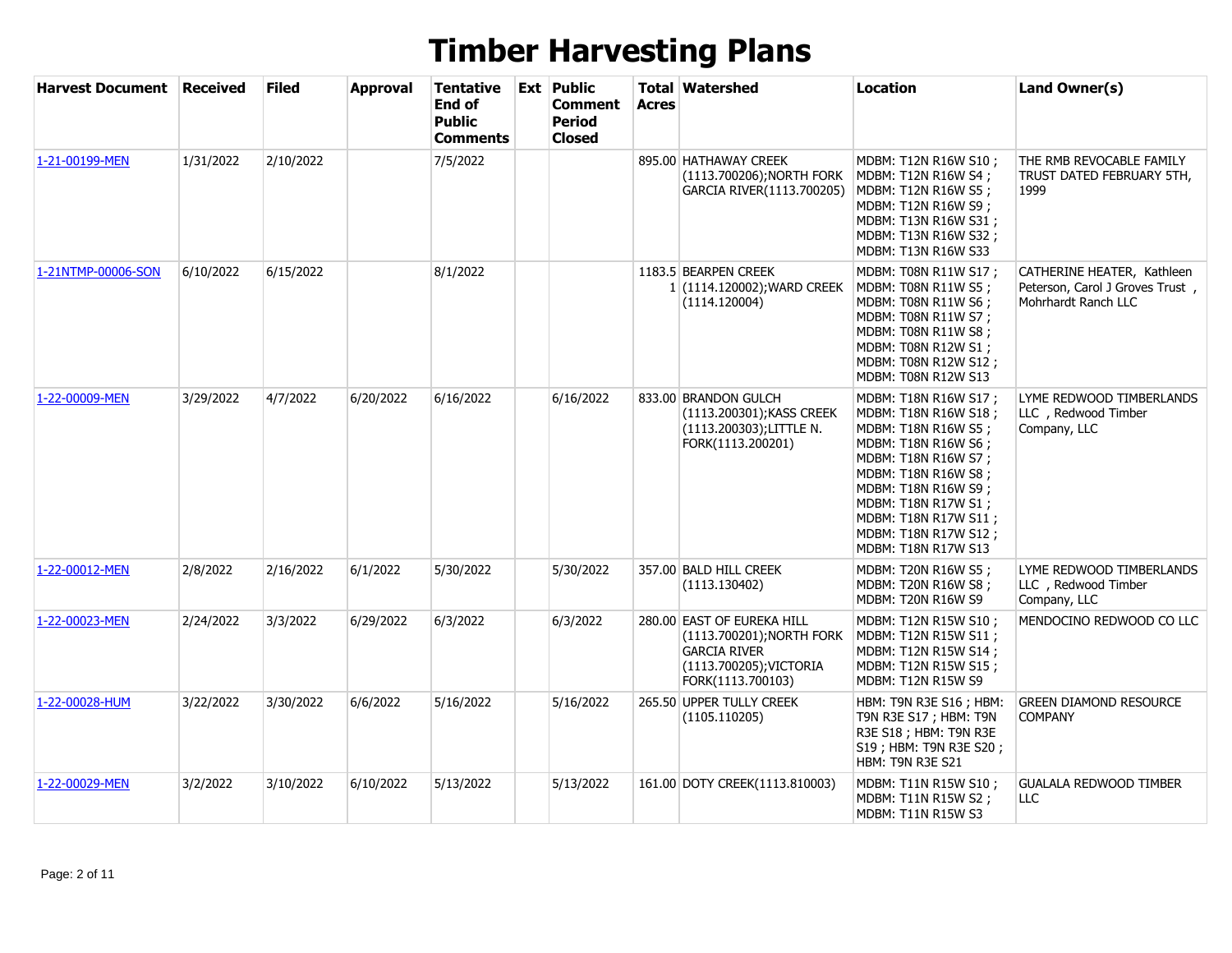| <b>Harvest Document</b> | <b>Received</b> | <b>Filed</b> | <b>Approval</b> | <b>Tentative</b><br><b>End of</b><br><b>Public</b><br>Comments | <b>Ext Public</b><br><b>Comment</b><br><b>Period</b><br><b>Closed</b> | <b>Acres</b> | <b>Total Watershed</b>                                                                                                                                                                  | <b>Location</b>                                                                                                                                                                                                       | Land Owner(s)                                          |
|-------------------------|-----------------|--------------|-----------------|----------------------------------------------------------------|-----------------------------------------------------------------------|--------------|-----------------------------------------------------------------------------------------------------------------------------------------------------------------------------------------|-----------------------------------------------------------------------------------------------------------------------------------------------------------------------------------------------------------------------|--------------------------------------------------------|
| 1-22-00033-HUM          | 3/18/2022       | 3/24/2022    | 6/2/2022        | 5/5/2022                                                       | 5/5/2022                                                              |              | 11.00 FIELDS LANDING<br>(1110.000603)                                                                                                                                                   | <b>HBM: T4N R1W S28</b>                                                                                                                                                                                               | SUZANNE C BLACKBURN TRUST                              |
| 1-22-00034-HUM          | 3/4/2022        | 3/10/2022    | 6/7/2022        | 5/9/2022                                                       | 5/9/2022                                                              |              | 254.30 BEAR CREEK (1111.120101)<br>(1111.120101); CHADD CREEK T1N R2E S32; HBM: T1S<br>(1111.120102)                                                                                    | HBM: T1N R2E S31; HBM:<br>R2E S4 ; HBM: T1S R2E S5                                                                                                                                                                    | HUMBOLDT REDWOOD<br><b>COMPANY LLC</b>                 |
| 1-22-00035-MEN          | 4/11/2022       | 4/21/2022    | 6/8/2022        | 6/6/2022                                                       | 6/6/2022                                                              |              | 143.00 RIDER GULCH(1113.120202)                                                                                                                                                         | MDBM: T21N R17W S28;<br>MDBM: T21N R17W S33                                                                                                                                                                           | RMB Revocable Family Trust,<br>Roger A. Burch, Trustee |
| 1-22-00038-HUM          | 5/2/2022        | 5/12/2022    |                 | 6/15/2022                                                      | 6/15/2022                                                             |              | 136.00 LOWER CANNON CREEK<br>(1109.300602); UPPER<br><b>CANNON CREEK</b><br>(1109.300603)                                                                                               | HBM: T5N R2E S1; HBM:<br>T6N R2E S36 ; HBM: T6N<br>R3E S30 ; HBM: T6N R3E<br>S31                                                                                                                                      | <b>GREEN DIAMOND RESOURCE</b><br><b>COMPANY</b>        |
| 1-22-00040-MEN          | 4/18/2022       | 4/28/2022    | 6/24/2022       | 6/20/2022                                                      | 6/21/2022                                                             |              | 678.00 HARDY CREEK<br>(1113.120102); JUAN CREEK<br>(1113.120103); UPPER<br>HOLLOW TREE CREEK<br>(1111.320303)                                                                           | MDBM: T22N R17W S15;<br>MDBM: T22N R17W S21 ;<br>MDBM: T22N R17W S22 ;<br>MDBM: T22N R17W S23;<br>MDBM: T22N R17W S26;<br>MDBM: T22N R17W S27;<br>MDBM: T22N R17W S28;<br>MDBM: T22N R17W S34;<br>MDBM: T22N R17W S35 | MENDOCINO REDWOOD CO LLC                               |
| 1-22-00041-SON          | 3/21/2022       | 3/30/2022    |                 | 7/18/2022                                                      |                                                                       |              | 289.00 MIDDLE SOUTH FORK<br>GUALALA RIV(1113.850103)                                                                                                                                    | MDBM: T9N R13W S18;<br>MDBM: T9N R13W S7;<br>MDBM: T9N R13W S8                                                                                                                                                        | RICHARDSON RANCH LLC                                   |
| 1-22-00042-SON          | 4/1/2022        | 4/7/2022     |                 | 7/8/2022                                                       |                                                                       |              | 324.00 BIG PEPPERWOOD CREEK<br>(1113.850201);LITTLE CREEK<br>(1113.830004)<br>(1113.830004);LOWER<br>ROCKPILE CREEK<br>(1113.820003); MOUTH OF<br><b>GUALALA RIVER</b><br>(1113.850202) | MDBM: T10N R14W S5;<br>MDBM: T10N R14W S6;<br>MDBM: T10N R14W S8 ;<br>MDBM: T11N R14W S31 ;<br>MDBM: T11N R14W S32                                                                                                    | <b>GUALALA REDWOOD TIMBER</b><br><b>LLC</b>            |
| 1-22-00043-SON          | 3/25/2022       | 3/30/2022    |                 | 5/27/2022                                                      |                                                                       |              | 104.00 BIG PEPPERWOOD CREEK<br>(1113.850201);LOWER<br>ROCKPILE CREEK<br>(1113.820003)                                                                                                   | MDBM: T11N R14W S28;<br>MDBM: T11N R14W S29;<br>MDBM: T11N R14W S31 ;<br>MDBM: T11N R14W S32                                                                                                                          | <b>GUALALA REDWOOD TIMBER</b><br><b>LLC</b>            |
| 1-22-00046-HUM          | 4/1/2022        | 4/7/2022     | 6/7/2022        | 5/13/2022                                                      | 5/13/2022                                                             |              | 372.70 JORDAN CREEK<br>(1111.120202)<br>(1111.120202); MONUMENT<br>CREEK(1111.120201)                                                                                                   | HBM: T1N R1E S15; HBM:<br>T1N R1E S16 ; HBM: T1N<br>R1E S17 ; HBM: T1N R1E<br>S21 ; HBM: T1N R1E S22 ;<br>HBM: T1N R1E S9                                                                                             | HUMBOLDT REDWOOD<br><b>COMPANY LLC</b>                 |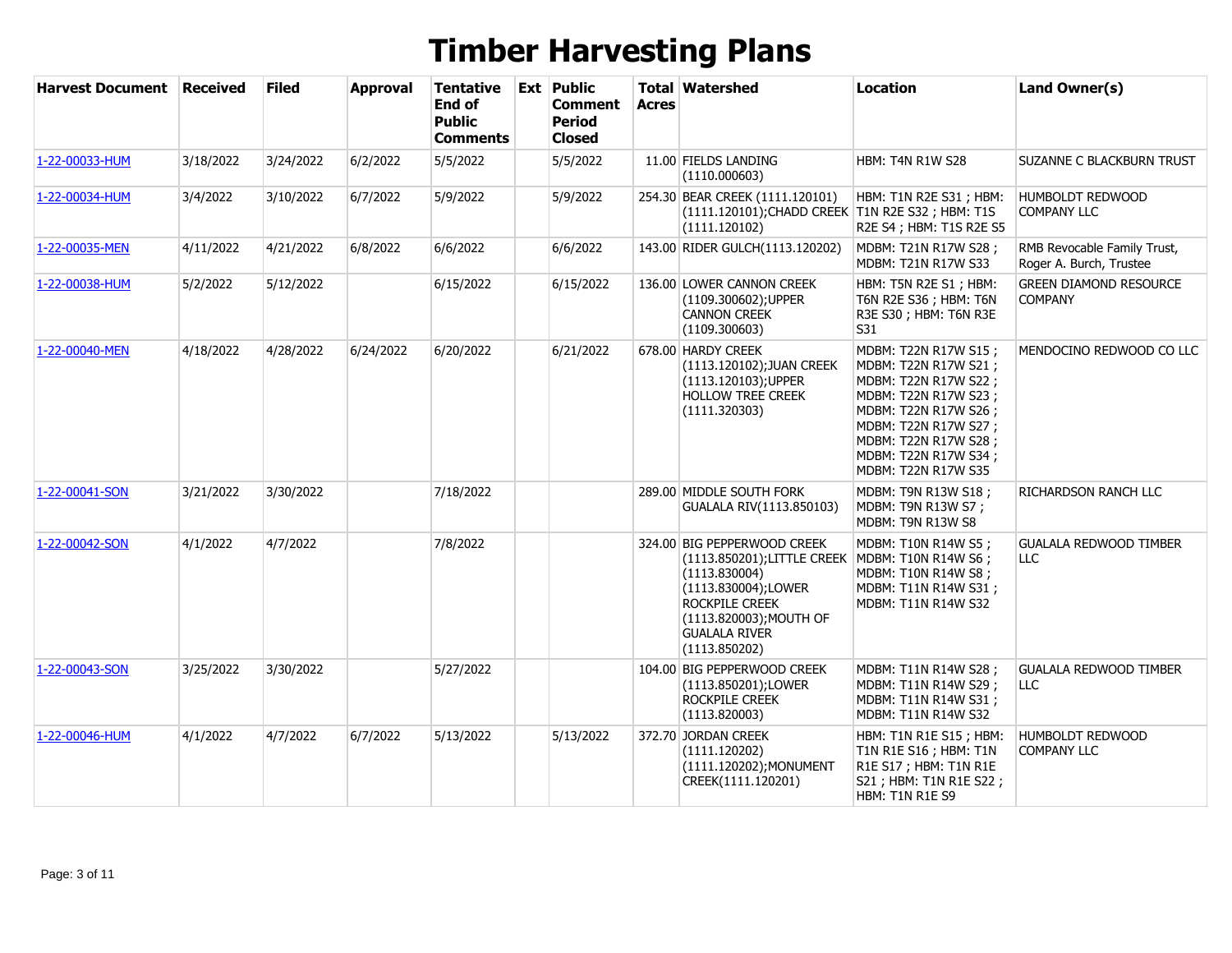| <b>Harvest Document Received</b> |           | <b>Filed</b> | <b>Approval</b> | Tentative<br>End of<br><b>Public</b><br><b>Comments</b> | <b>Ext Public</b><br>Comment<br><b>Period</b><br><b>Closed</b> | <b>Acres</b> | <b>Total Watershed</b>                                                                                                  | <b>Location</b>                                                                                                                                                                                     | Land Owner(s)                                     |
|----------------------------------|-----------|--------------|-----------------|---------------------------------------------------------|----------------------------------------------------------------|--------------|-------------------------------------------------------------------------------------------------------------------------|-----------------------------------------------------------------------------------------------------------------------------------------------------------------------------------------------------|---------------------------------------------------|
| 1-22-00049-SCR                   | 6/13/2022 | 6/23/2022    |                 | 7/28/2022                                               |                                                                |              | 70.00 LAGUNA CREEK<br>(3304.110302)<br>(3304.110302);SAN<br><b>VINCENTE CREEK</b><br>(3304.110203)(3304.110203)         | <b>MDBM: T10S R3W S26</b>                                                                                                                                                                           | SOPER COMPANY                                     |
| 1-22-00050-MEN                   | 5/26/2022 | 6/3/2022     |                 | 7/8/2022                                                |                                                                |              | 446.00 JUAN CREEK(1113.120103)                                                                                          | MDBM: T21N R17W S5;<br>MDBM: T21N R17W S6;<br>MDBM: T22N R17W S32;<br><b>MDBM: T22N R17W S33</b>                                                                                                    | MENDOCINO REDWOOD CO LLC                          |
| 1-22-00052-HUM                   | 5/10/2022 | 5/18/2022    |                 | 6/30/2022                                               |                                                                |              | 167.02 LOWER SPROUL CREEK<br>(1111.320701);UPPER<br>SPROUL CREEK(1111.320703)                                           | HBM: T5S R3E S16 ; HBM:<br>T5S R3E S17 ; HBM: T5S<br>R3E S4 ; HBM: T5S R3E S8<br>; HBM: T5S R3E S9                                                                                                  | <b>GREEN DIAMOND RESOURCE</b><br><b>COMPANY</b>   |
| 1-22-00055-HUM                   | 4/7/2022  | 4/14/2022    | 6/15/2022       | 5/25/2022                                               | 5/25/2022                                                      |              | 128.00 GRAHAM CREEK<br>(1109.300403); INDIAN<br>CREEK (1111.230101)<br>(1111.230101)                                    | <b>HBM: T3N R3E S16</b>                                                                                                                                                                             | <b>JNMWM LLC Co</b>                               |
| 1-22-00056-HUM                   | 5/3/2022  | 5/12/2022    |                 | 6/23/2022                                               |                                                                |              | 455.00 PEAKED CREEK<br>(1112.200102); SOUTH FORK<br><b>BEAR RIVER</b><br>(1112.200201); WEST SIDE<br>CREEK(1112.200205) | HBM: T1N R2W S25; HBM:<br>T1N R2W S26 ; HBM: T1N<br>R2W S27 ; HBM: T1N R2W<br>S28 ; HBM: T1N R2W S34                                                                                                | VIOLA MCBRIDE EDUCATION<br><b>TRUST</b>           |
| 1-22-00057-MEN                   | 4/19/2022 | 4/28/2022    |                 | 7/5/2022                                                |                                                                |              | 587.00 RYAN CREEK<br>(1111.610203); WHEELBARRO<br>W CREEK(1111.620401)                                                  | MDBM: T19N R13W S7 ;<br>MDBM: T19N R14W S12 ;<br>MDBM: T19N R14W S13;<br>MDBM: T19N R14W S17 ;<br>MDBM: T19N R14W S18;<br>MDBM: T19N R14W S19;<br>MDBM: T19N R14W S20;<br><b>MDBM: T19N R14W S8</b> | COASTAL FORESTLANDS LTD                           |
| 1-22-00058-SCR                   | 5/16/2022 | 5/26/2022    |                 | 7/8/2022                                                |                                                                |              | 0.80 CARBONERA CREEK<br>(3304.120504)(3304.120504)                                                                      | MDBM: T10S R2W S24                                                                                                                                                                                  | APPLE HOMES DEVELOPMENT<br><b>INC</b>             |
| 1-22-00059-HUM                   | 5/5/2022  | 5/12/2022    |                 | 6/17/2022                                               |                                                                |              | 282.50 CLONEY GULCH<br>(1107.300203);NOISY CREEK<br>(1107.300201); WINDY CREEK R3E S3; HBM: T6N R3E<br>(1107.300202)    | HBM: T5N R3E S1 ; HBM:<br>T5N R3E S2; HBM: T5N<br>S22 ; HBM: T6N R3E S23 ;<br>HBM: T6N R3E S34; HBM:<br>T6N R3E S35; HBM: T6N<br><b>R3E S36</b>                                                     | <b>GREEN DIAMOND RESOURCE</b><br><b>COMPANY</b>   |
| 1-22-00061-DEL                   | 5/31/2022 |              |                 | Returned                                                |                                                                |              | 95.70 LITTLE MILL CREEK<br>(1103.110001); MYRTLE<br>CREEK(1103.300501)                                                  | T17N R1E S17 ; HBM: T17N   LLC<br>R1E S29 ; HBM: T17N R1E<br>S32                                                                                                                                    | HBM: T17N R1E S16 ; HBM: CALIFORNIA TIMBERLANDS 2 |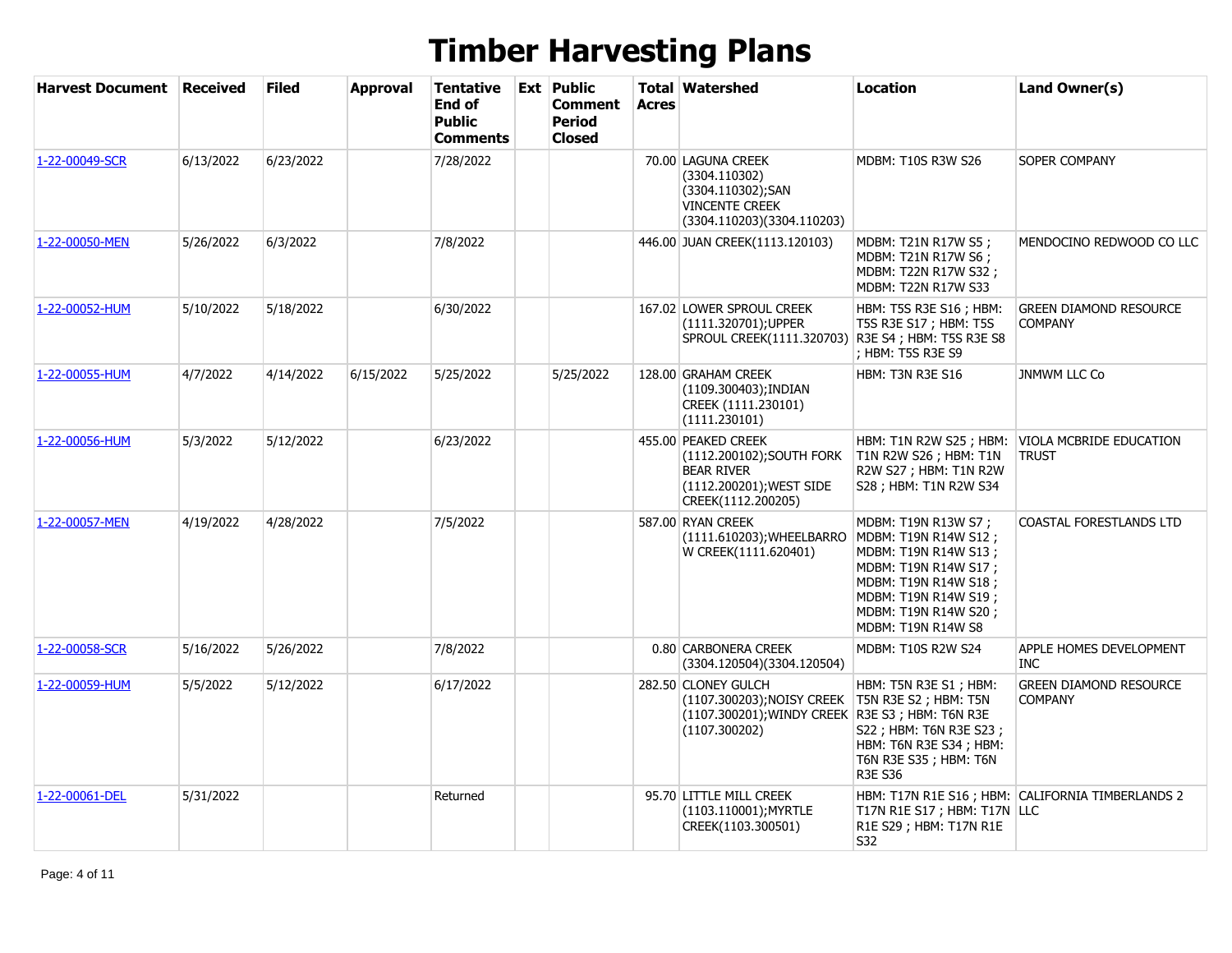| <b>Harvest Document</b> | <b>Received</b> | <b>Filed</b> | <b>Approval</b> | Tentative<br><b>End of</b><br><b>Public</b><br><b>Comments</b> | <b>Ext Public</b><br><b>Comment</b><br><b>Period</b><br><b>Closed</b> | <b>Acres</b> | <b>Total Watershed</b>                                                                                                                                                                        | Location                                                                                                                                         | Land Owner(s)                                   |
|-------------------------|-----------------|--------------|-----------------|----------------------------------------------------------------|-----------------------------------------------------------------------|--------------|-----------------------------------------------------------------------------------------------------------------------------------------------------------------------------------------------|--------------------------------------------------------------------------------------------------------------------------------------------------|-------------------------------------------------|
| 1-22-00062-SCR          | 4/22/2022       | 4/28/2022    |                 | 6/24/2022                                                      |                                                                       |              | 33.00 BRANCIFORTE CREEK<br>(3304.120501)(3304.120501)                                                                                                                                         | MDBM: T10S R1W S28;<br>MDBM: T10S R1W S29                                                                                                        | THE JUDY C. VICTORIA FAMILY<br><b>TRUST</b>     |
| 1-22-00064-HUM          | 5/19/2022       | 5/26/2022    |                 | 7/8/2022                                                       |                                                                       |              | 231.90 JORDAN CREEK<br>(1111.120202)(1111.120202)                                                                                                                                             | HBM: T1N R1E S22; HBM:<br><b>T1N R1E S27</b>                                                                                                     | <b>BARNUM TIMBER CO</b>                         |
| 1-22-00065-HUM          | 4/28/2022       | 5/5/2022     |                 | 6/20/2022                                                      |                                                                       |              | 17.50 SQUAW CREEK<br>(1109.100105)(1109.100105)                                                                                                                                               | HBM: T6N R1E S1                                                                                                                                  | Copperwood, LLC                                 |
| 1-22-00066-DEL          | 5/2/2022        | 5/12/2022    |                 | 6/23/2022                                                      |                                                                       |              | 368.00 SAVOY CREEK(1103.120002)                                                                                                                                                               | HBM: T17N R1E S5; HBM:<br>T18N R1E S29 ; HBM: T18N COMPANY<br>R1E S30 ; HBM: T18N R1E<br>S31 ; HBM: T18N R1E S32                                 | <b>GREEN DIAMOND RESOURCE</b>                   |
| 1-22-00067-MEN          | 5/4/2022        | 5/12/2022    |                 | 7/11/2022                                                      |                                                                       |              | 476.00 MARTIN CREEK<br>(1113.300201)(1113.300201)                                                                                                                                             | MDBM: T17N R14W S17;<br>MDBM: T17N R14W S20;<br>MDBM: T17N R14W S8                                                                               | COASTAL RIDGES LLC                              |
| 1-22-00069-HUM          | 5/13/2022       | 5/18/2022    |                 | 6/23/2022                                                      |                                                                       |              | 225.50 CANYON CREEK<br>(1109.200005)(1109.200005)                                                                                                                                             | HBM: T7N R2E S16; HBM:<br>T7N R2E S17; HBM: T7N<br>R2E S20 ; HBM: T7N R2E<br>S21 ; HBM: T7N R2E S9                                               | <b>GREEN DIAMOND RESOURCE</b><br><b>COMPANY</b> |
| 1-22-00071-MEN          | 5/18/2022       | 5/26/2022    |                 | 7/8/2022                                                       |                                                                       |              | 215.50 UPPER MIDDLE FORK TEN<br>MILE RIVER(1113.130204)                                                                                                                                       | MDBM: T20N R15W S33;<br>MDBM: T20N R15W S34                                                                                                      | Redwood Timber Company, LLC                     |
| 1-22-00074-HUM          | 5/23/2022       | 6/2/2022     |                 | 7/14/2022                                                      |                                                                       |              | 260.90 LOWER LITTLE PINE CREEK<br>(1105.110103); LOWER PINE<br>CREEK(1105.110105);SNOW<br><b>CAMP CREEK</b><br>(1105.110104); UPPER LITTLE HBM: T9N R3E S32 ; HBM:<br>PINE CREEK(1105.110102) | HBM: T8N R3E S4: HBM:<br>T9N R3E S22; HBM: T9N<br>R3E S27 ; HBM: T9N R3E<br>S28 ; HBM: T9N R3E S29 ;<br>T9N R3E S33 ; HBM: T9N<br><b>R3E S34</b> | <b>CALIFORNIA TIMBERLANDS 2</b><br><b>LLC</b>   |
| 1-22-00075-HUM          | 6/13/2022       | 6/23/2022    |                 | 8/1/2022                                                       |                                                                       |              | 232.50 HELY CREEK<br>(1111.210003); SOUTH FORK<br>YAGERCREEK(1111.230303)                                                                                                                     | HBM: T2N R2E S13; HBM:<br>T2N R2E S22; HBM: T2N<br>R2E S24 ; HBM: T2N R2E<br>S26 ; HBM: T2N R2E S27                                              | <b>HUMBOLDT REDWOOD</b><br><b>COMPANY LLC</b>   |
| 1-22-00076-HUM          | 5/26/2022       | 6/2/2022     |                 | 7/13/2022                                                      |                                                                       |              | 295.00 HORSE CREEK (1111.220403)<br>(1111.220403)                                                                                                                                             | HBM: T1N R4E S23; HBM:<br>T1N R4E S26; HBM: T1N<br><b>R4E S27</b>                                                                                | 4 Wheel Properties LLC                          |
| 1-22-00078-HUM          | 6/17/2022       | 6/23/2022    |                 | 8/5/2022                                                       |                                                                       |              | 381.10 UPPER LITTLE PINE CREEK<br>(1105.110102)                                                                                                                                               | HBM: T8N R2E S10; HBM:<br>T8N R2E S15 ; HBM: T8N<br>R2E S16 ; HBM: T8N R2E<br>S3 ; HBM: T8N R2E S4 ;<br>HBM: T8N R2E S9                          | <b>CALIFORNIA TIMBERLANDS 2</b><br>LLC          |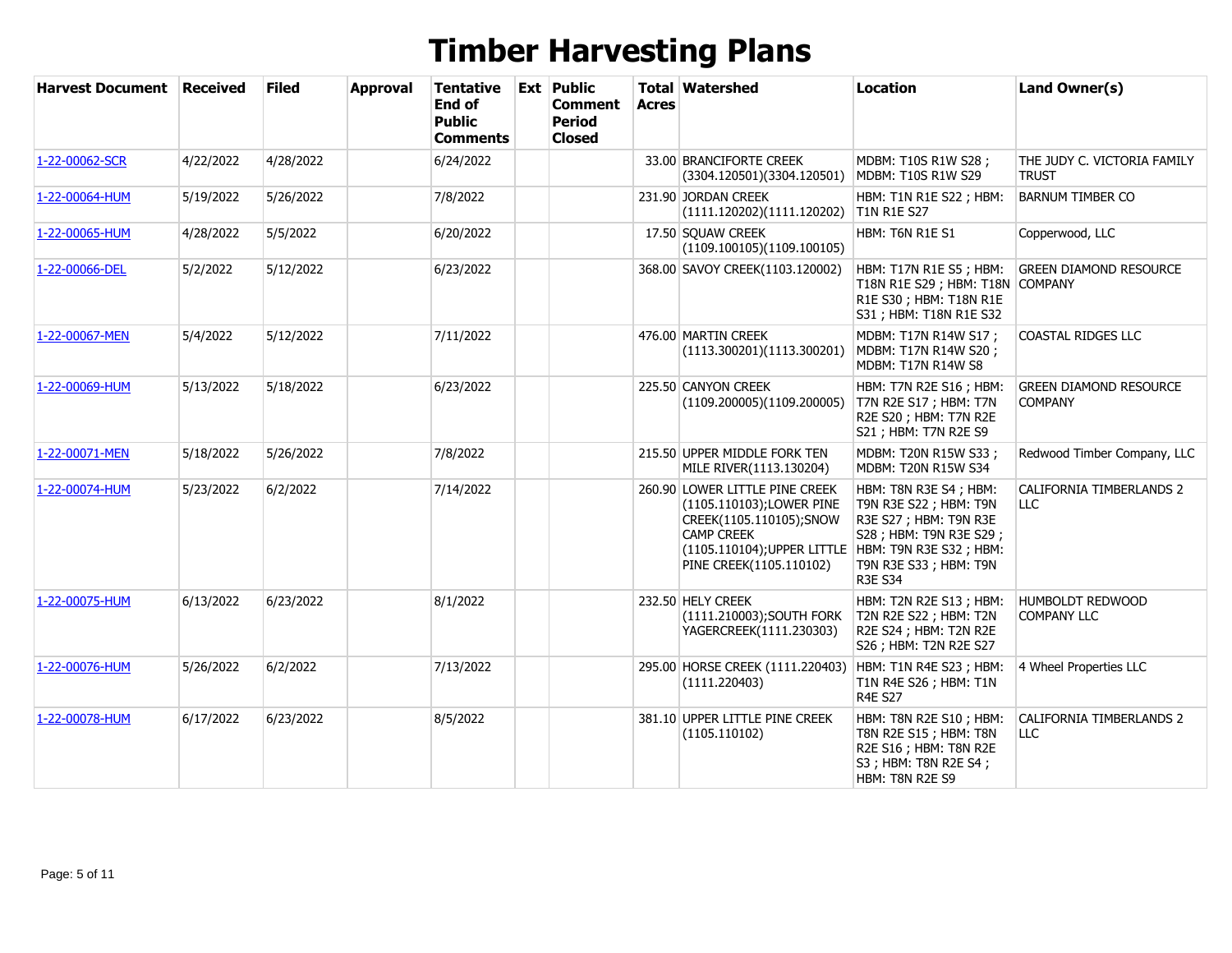| <b>Harvest Document Received</b> |           | <b>Filed</b> | <b>Approval</b> | <b>Tentative</b><br>End of<br><b>Public</b><br><b>Comments</b> | <b>Ext</b> Public<br>Comment<br><b>Period</b><br><b>Closed</b> | <b>Acres</b> | <b>Total Watershed</b>                                                                                                                          | <b>Location</b>                                                                                                                                                        | Land Owner(s)                                       |
|----------------------------------|-----------|--------------|-----------------|----------------------------------------------------------------|----------------------------------------------------------------|--------------|-------------------------------------------------------------------------------------------------------------------------------------------------|------------------------------------------------------------------------------------------------------------------------------------------------------------------------|-----------------------------------------------------|
| 1-22-00080-MEN                   | 6/7/2022  | 6/16/2022    |                 | 7/29/2022                                                      |                                                                |              | 259.00 JOHN SMITH CREEK<br>(1113.500601);LITTLE N.<br>FORK NAVARRO RIVER<br>(1113.500603); METTICK<br>CREEK(1113.300103)                        | MDBM: T16N R15W S14;<br>MDBM: T16N R15W S22;<br>MDBM: T16N R15W S23;<br>MDBM: T16N R15W S24                                                                            | MENDOCINO REDWOOD CO LLC                            |
| 1-22-00081-MEN                   | 6/29/2022 |              |                 | 7/14/2022                                                      |                                                                |              | 579.01 EAST BRANCH NORTH FORK<br><b>BIG RIVER</b><br>(1113.300303);LOWER<br>NORTH FORK BIG RIVER<br>(1113.300304);RUSSELL<br>BROOK(1113.300202) | MDBM: T17N R15W S14 ;<br>MDBM: T17N R15W S15;<br>MDBM: T17N R15W S16 ;<br>MDBM: T17N R15W S20;<br>MDBM: T17N R15W S21 ;<br>MDBM: T17N R15W S22;<br>MDBM: T17N R15W S23 | MENDOCINO REDWOOD CO LLC                            |
| 1-22-00082-MEN                   | 6/8/2022  | 6/16/2022    |                 | 7/18/2022                                                      |                                                                |              | 202.00 HARDY CREEK(1113.120102)                                                                                                                 | MDBM: T22N R17W S21;<br>MDBM: T22N R17W S27;<br>MDBM: T22N R17W S28                                                                                                    | MENDOCINO REDWOOD CO LLC                            |
| 1-22-00084-MEN                   | 6/27/2022 |              |                 | 7/12/2022                                                      |                                                                |              | 188.00 FLOODGATE CREEK<br>(1113.500702); MIDDLE<br>NAVARRO RIVER<br>(1113.500703)                                                               | MDBM: T15N R15W S30;<br>MDBM: T15N R15W S31;<br>MDBM: T15N R16W S25;<br>MDBM: T15N R16W S36                                                                            | MENDOCINO REDWOOD CO LLC                            |
| 1-22-00086-HUM                   | 6/17/2022 | 6/23/2022    |                 | 8/5/2022                                                       |                                                                |              | 14.00 CLONEY GULCH<br>(1110.000102)(1110.000102)                                                                                                | <b>HBM: T5N R1E S25</b>                                                                                                                                                | Adam Freitas                                        |
| 1-22-00087-MEN                   | 6/17/2022 | 6/23/2022    |                 | 7/25/2022                                                      |                                                                |              | 399.00 MCCOY CREEK (1111.320505)<br>(1111.320505)                                                                                               | HBM: T5S R3E S23; HBM:<br>T5S R3E S24 ; HBM: T5S<br>R3E S25 ; HBM: T5S R3E<br>S <sub>26</sub>                                                                          | LOST COAST FORESTLANDS LLC                          |
| 1-22-00088-MEN                   | 6/22/2022 | 6/30/2022    |                 | 8/1/2022                                                       |                                                                |              | 317.00 COTTANEVA CREEK<br>(1113.120101)                                                                                                         | MDBM: T22N R17W S19 ;<br>MDBM: T22N R17W S20;<br>MDBM: T22N R17W S29;<br>MDBM: T22N R17W S30;<br>MDBM: T22N R18W S25                                                   | MENDOCINO REDWOOD CO LLC                            |
| 1-22-00089-MEN                   | 6/27/2022 |              |                 | 7/12/2022                                                      |                                                                |              | 29.00 INGLENOOK CREEK<br>(1113.200503)                                                                                                          | MDBM: T19N R17W S16                                                                                                                                                    | <b>JASON ROSSETTO</b>                               |
| 1-22-00090-SCR                   | 6/27/2022 |              |                 | 8/11/2022                                                      |                                                                |              | 320.00 SOQUEL CREEK<br>(3304.130101)(3304.130101)                                                                                               | MDBM: T10S R1E S12 ;<br>MDBM: T10S R1E S5;<br>MDBM: T10S R1E S6 ;<br>MDBM: T10S R1E S7;<br>MDBM: T10S R1E S8                                                           | CAL FIRE SOQUEL DEMO STATE<br><b>FOREST</b>         |
| 1-22NTMP-00002-MEN               | 3/15/2022 | 3/24/2022    | 6/22/2022       | 5/31/2022                                                      | 5/31/2022                                                      |              | 250.00 MILL CREEK (1113.130501)<br>(1113.130501)                                                                                                | MDBM: T20N R17W S26;<br>MDBM: T20N R17W S27                                                                                                                            | JACKSON GRUBE FAMILY INC ,<br>PARKER TEN MILE RANCH |
| 1-22NTMP-00004-MEN               | 5/20/2022 | 5/26/2022    |                 | 7/14/2022                                                      |                                                                |              | 126.00 JACK OF HEARTS CREEK<br>(1111.330401)                                                                                                    | MDBM: T22N R16W S29                                                                                                                                                    | EDELL FAMILY PROPERTIES, LLC                        |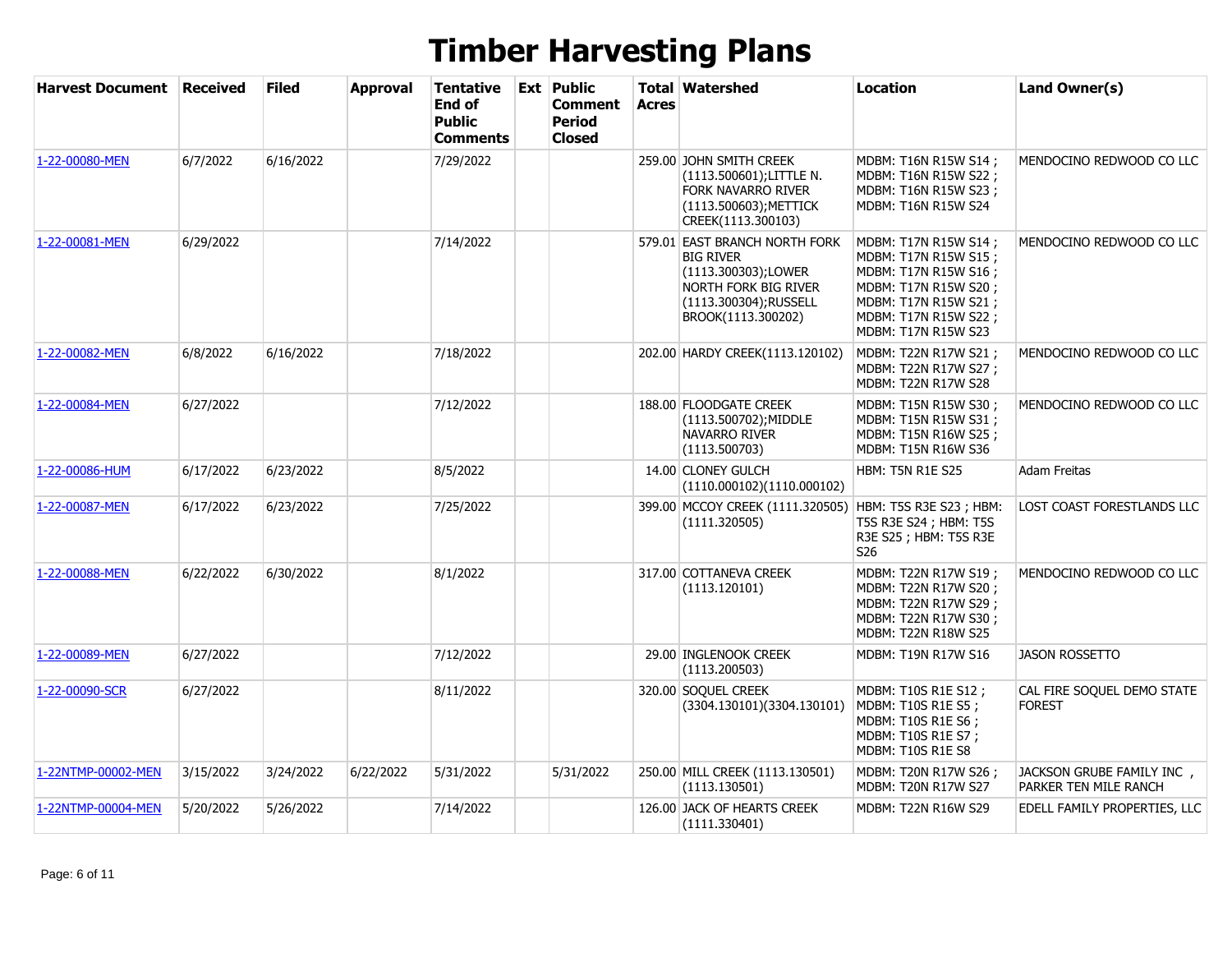| <b>Harvest Document Received</b> |           | <b>Filed</b> | <b>Approval</b> | Tentative<br>End of<br><b>Public</b><br><b>Comments</b> | <b>Ext</b> Public<br>Comment<br><b>Period</b><br><b>Closed</b> | Acres | <b>Total Watershed</b>                                                                                                                                  | Location                                                                                                                                                                                                                                                                                                                                                                                                                                                                                                                          | Land Owner(s)                                                                                       |
|----------------------------------|-----------|--------------|-----------------|---------------------------------------------------------|----------------------------------------------------------------|-------|---------------------------------------------------------------------------------------------------------------------------------------------------------|-----------------------------------------------------------------------------------------------------------------------------------------------------------------------------------------------------------------------------------------------------------------------------------------------------------------------------------------------------------------------------------------------------------------------------------------------------------------------------------------------------------------------------------|-----------------------------------------------------------------------------------------------------|
| 2-20NTMP-00002-SIE               | 4/11/2022 | 4/21/2022    |                 | 7/4/2022                                                |                                                                |       | 236.00 KANAKA CREEK<br>(5517.420202)<br>(5517.420202);LUCK DOG<br>CREEK(5517.410103)                                                                    | MDBM: T18N R10E S4;<br>MDBM: T19N R10E S32;<br>MDBM: T19N R10E S33;<br>MDBM: T19N R10E S34                                                                                                                                                                                                                                                                                                                                                                                                                                        | KENTON VENTURES LLC, DOUG<br>WHITE, MANAGER, KENTON<br>VENTURES LLC, JASON WHITE,<br><b>MANAGER</b> |
| 2-21-00090-PLA                   | 6/9/2021  | 6/16/2021    | 5/31/2022       | 5/30/2022                                               | 5/30/2022                                                      |       | 65.00 MOODY RIDGE<br>(5514.530004);SPAULDING<br>POINT(5516.340101)                                                                                      | MDBM: T16N R11E S20                                                                                                                                                                                                                                                                                                                                                                                                                                                                                                               | SUSAN HILL, TODD HILL,<br>ROGER ORTON, SUSAN ORTON,<br>ANNETTE PURTHER, DANIEL<br><b>PURTHER</b>    |
| 2-21-00125-TEH                   | 8/11/2021 | 8/19/2021    |                 | 7/11/2022                                               |                                                                |       | 1926.0 MCCARTY CREEK<br>0 (5509.630203);REFUGE<br>(5509.630201)                                                                                         | MDBM: T27N R2E S1 ;<br>MDBM: T27N R3E S5;<br>MDBM: T27N R3E S6;<br>MDBM: T28N R2E S24;<br>MDBM: T28N R2E S25;<br>MDBM: T28N R2E S26;<br>MDBM: T28N R2E S35 ;<br>MDBM: T28N R2E S36;<br>MDBM: T28N R3E S19 ;<br>MDBM: T28N R3E S20;<br>MDBM: T28N R3E S21 ;<br>MDBM: T28N R3E S22;<br>MDBM: T28N R3E S23 ;<br>MDBM: T28N R3E S26 ;<br>MDBM: T28N R3E S27 ;<br>MDBM: T28N R3E S28 ;<br>MDBM: T28N R3E S29;<br>MDBM: T28N R3E S30;<br>MDBM: T28N R3E S31;<br>MDBM: T28N R3E S32;<br>MDBM: T28N R3E S33;<br><b>MDBM: T28N R3E S34</b> | SIERRA PACIFIC LAND & TIMBER<br><b>COMPANY</b>                                                      |
| 2-21-00181-SIS                   | 3/10/2022 | 3/17/2022    |                 | 6/23/2022                                               |                                                                |       | 1097.0 HUNGRY CREEK<br>0 (1105.350307); SPAULDING<br>CREEK(1105.360304); WEST<br>FORK COTTONWOOD CREEK<br>(1105.360302)                                 | MDBM: T48N R07W S19;<br>MDBM: T48N R07W S30;<br>MDBM: T48N R07W S31 ;<br>MDBM: T48N R08W S24;<br>MDBM: T48N R08W S25                                                                                                                                                                                                                                                                                                                                                                                                              | ACER KLAMATH FOREST LLC                                                                             |
| 2-21-00182-SIS                   | 2/25/2022 | 3/3/2022     |                 | 6/24/2022                                               |                                                                |       | 1474.0 BEAR CREEK (1105.350304)<br>0 (1105.350304); JAYNES<br><b>CANYON</b><br>(1105.350305);LOWER<br><b>BEAVER CREEK</b><br>(1105.350405)(1105.350405) | MDBM: T47N R09W S10;<br>MDBM: T47N R09W S11 ;<br>MDBM: T47N R09W S14;<br>MDBM: T47N R09W S15;<br>MDBM: T47N R09W S16;<br>MDBM: T47N R09W S9                                                                                                                                                                                                                                                                                                                                                                                       | ACER KLAMATH FOREST LLC                                                                             |
| 2-21-00185-SIS                   | 2/23/2022 | 3/3/2022     |                 | 7/11/2022                                               |                                                                |       | 1119.0 UPPER PANTHER CREEK<br>0(5505.220105)                                                                                                            | MDBM: T40N R03W S2 ;<br>MDBM: T40N R03W S3;<br><b>MDBM: T40N R03W S9</b>                                                                                                                                                                                                                                                                                                                                                                                                                                                          | ROBIN MERLO, SIERRA PACIFIC<br>LAND & TIMBER COMPANY                                                |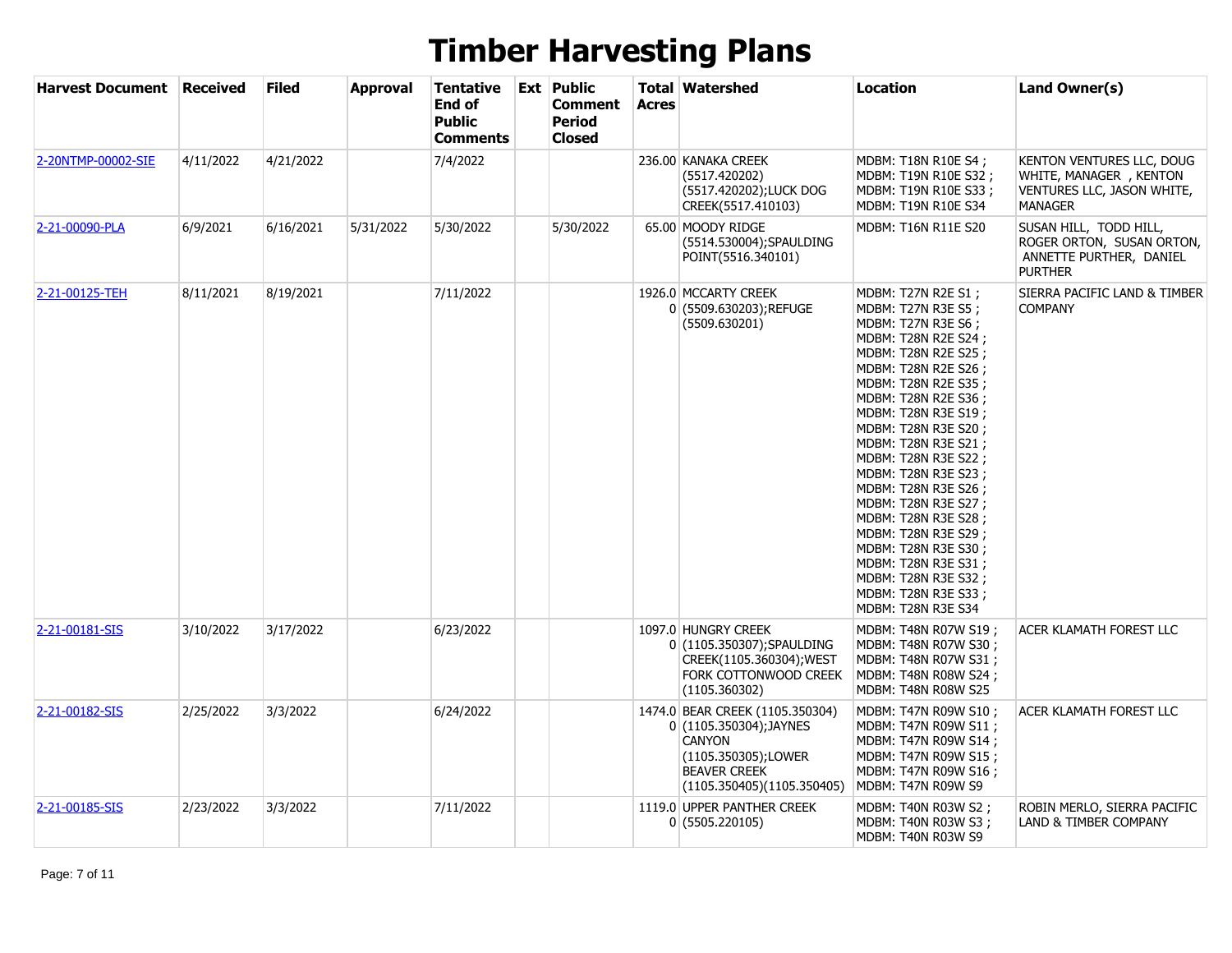| <b>Harvest Document</b> | <b>Received</b> | <b>Filed</b> | <b>Approval</b> | Tentative<br>End of<br><b>Public</b><br>Comments | <b>Ext Public</b><br>Comment<br><b>Period</b><br><b>Closed</b> | <b>Acres</b> | <b>Total Watershed</b>                                                                                                                                                 | Location                                                                                                                                                                                                                                                                                                                                             | Land Owner(s)                                                            |
|-------------------------|-----------------|--------------|-----------------|--------------------------------------------------|----------------------------------------------------------------|--------------|------------------------------------------------------------------------------------------------------------------------------------------------------------------------|------------------------------------------------------------------------------------------------------------------------------------------------------------------------------------------------------------------------------------------------------------------------------------------------------------------------------------------------------|--------------------------------------------------------------------------|
| 2-21-00186-SHA          | 12/2/2021       | 12/9/2021    |                 | 7/25/2022                                        |                                                                |              | 967.00 DRY BURNEY CREEK<br>(5526.330102);HORSE<br><b>HEAVEN BUTTES</b><br>(5526.340302); WHITTINGTO<br>N BUTTE(5526.330101)                                            | MDBM: T33N R2E S1;<br>MDBM: T33N R3E S10;<br>MDBM: T33N R3E S2;<br>MDBM: T33N R3E S3;<br>MDBM: T33N R3E S5;<br>MDBM: T33N R3E S6 ;<br>MDBM: T34N R2E S25;<br>MDBM: T34N R2E S36 ;<br>MDBM: T34N R3E S22 ;<br>MDBM: T34N R3E S23;<br>MDBM: T34N R3E S27 ;<br>MDBM: T34N R3E S30;<br>MDBM: T34N R3E S31 ;<br>MDBM: T34N R3E S32;<br>MDBM: T34N R3E S33 | SIERRA PACIFIC LAND & TIMBER<br><b>COMPANY</b>                           |
| 2-21-00188-SHA          | 1/13/2022       | 1/20/2022    |                 | 2/21/2022                                        |                                                                |              | 2141.0 MIDDLE SODA CREEK<br>0 (5525.210201); PIG CREEK<br>(5505.220104);TROUGH<br>CREEK(5505.220203)                                                                   | MDBM: T38N R3W S10;<br>MDBM: T38N R3W S3;<br>MDBM: T39N R3W S27 ;<br>MDBM: T39N R3W S34                                                                                                                                                                                                                                                              | JOHN HANCOCK MUTUAL LIFE<br><b>INS CO (USA)</b>                          |
| 2-21-00190-SIS          | 12/27/2021      | 1/5/2022     | 5/31/2022       | 5/30/2022                                        | 5/30/2022                                                      |              | 432.00 UPPER SODA CREEK<br>(5525.210203)                                                                                                                               | MDBM: T39N R03W S10 ;<br>MDBM: T39N R03W S16;<br>MDBM: T39N R03W S17 ;<br>MDBM: T39N R03W S4;<br>MDBM: T39N R03W S5 ;<br>MDBM: T39N R03W S6;<br>MDBM: T39N R03W S7;<br>MDBM: T39N R03W S8 ;<br><b>MDBM: T39N R03W S9</b>                                                                                                                             | SHASTA CASCADE<br>TIMBERLANDS LLC                                        |
| 2-21-00198-NEV          | 12/30/2021      | 1/5/2022     |                 | 7/1/2022                                         |                                                                |              | 107.70 UPPER STEEPHOLLOW CREEK<br>(5516.340202)                                                                                                                        | <b>MDBM: T16N R10E S11</b>                                                                                                                                                                                                                                                                                                                           | CAROLE GOMEZ, DIANE NEVES,<br><b>EDWARD NEVES</b>                        |
| 2-22-00001-PLU          | 1/5/2022        | 1/13/2022    | 6/7/2022        | 5/23/2022                                        | 5/23/2022                                                      |              | 13.00 FOLCHI MEADOWS<br>(5518.350601); SIERRA<br><b>VALLEY CHANNELS</b><br>(5518.350800)                                                                               | MDBM: T22N R14E S15 ;<br>MDBM: T22N R14E S21 ;<br>MDBM: T22N R14E S28;<br>MDBM: T22N R14E S33                                                                                                                                                                                                                                                        | PLAN C HOLDINGS LLC                                                      |
| 2-22-00003-SIS          | 1/7/2022        | 1/13/2022    |                 | 2/18/2022                                        |                                                                |              | 189.00 DITCH CREEK<br>(1105.360206); DUTCH CREEK MDBM: T47N R07W S14 ;<br>(1105.350204)<br>(1105.350204); RANCHERIA<br>GULCH(1105.360205);SODA<br>SPRINGS(1105.360301) | MDBM: T47N R07W S13;<br>MDBM: T47N R07W S23;<br>MDBM: T47N R07W S27                                                                                                                                                                                                                                                                                  | ACER KLAMATH FOREST LLC,<br>MICHIGAN CALIFORNIA TIMBER<br><b>COMPANY</b> |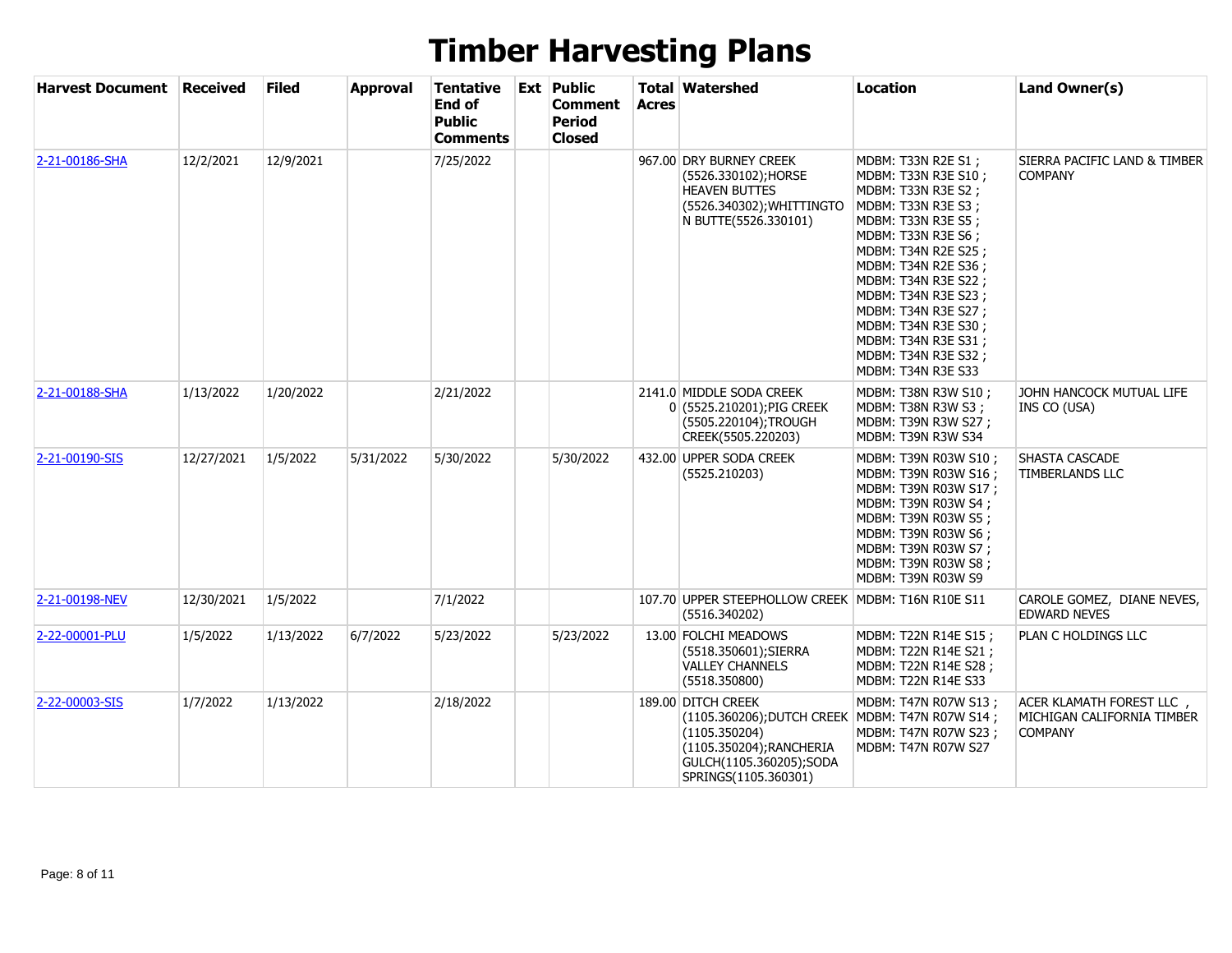| <b>Harvest Document</b> | <b>Received</b> | <b>Filed</b> | <b>Approval</b> | Tentative<br>End of<br><b>Public</b><br><b>Comments</b> | <b>Ext Public</b><br><b>Comment</b><br><b>Period</b><br><b>Closed</b> | <b>Acres</b> | <b>Total Watershed</b>                                                                                                    | <b>Location</b>                                                                                                                                                                                                                                      | Land Owner(s)                                   |
|-------------------------|-----------------|--------------|-----------------|---------------------------------------------------------|-----------------------------------------------------------------------|--------------|---------------------------------------------------------------------------------------------------------------------------|------------------------------------------------------------------------------------------------------------------------------------------------------------------------------------------------------------------------------------------------------|-------------------------------------------------|
| 2-22-00017-TRI          | 2/14/2022       | 2/24/2022    |                 | 5/16/2022                                               |                                                                       |              | 341.00 LITTLE BROWNS CREEK<br>(1106.320002);LOWER<br><b>WEAVER CREEK</b><br>(1106.320003); TOM LANG<br>GULCH(1106.310403) | MDBM: T32N R9W S5;<br>MDBM: T33N R9W S15 ;<br>MDBM: T33N R9W S21;<br>MDBM: T33N R9W S27 ;<br>MDBM: T33N R9W S29;<br>MDBM: T33N R9W S31                                                                                                               | SIERRA PACIFIC LAND & TIMBER<br><b>COMPANY</b>  |
| 2-22-00020-SHA          | 4/15/2022       | 4/21/2022    |                 | 5/25/2022                                               |                                                                       |              | 1348.0 ATKINS CREEK<br>0 (5507.310101); BEAL<br>(5507.310103); HUCKLEBERRY<br>(5507.320102)                               | MDBM: T32N R2E S1;<br>MDBM: T32N R2E S10 ;<br>MDBM: T32N R2E S11;<br>MDBM: T32N R2E S12;<br>MDBM: T32N R2E S13 ;<br>MDBM: T32N R2E S14;<br>MDBM: T32N R2E S15                                                                                        | CA DEPT OF FORESTRY & FIRE<br><b>PROTECTION</b> |
| 2-22-00027-NEV          | 2/25/2022       | 3/3/2022     |                 | 4/8/2022                                                |                                                                       |              | 667.00 GRUB CREEK (5517.200201)<br>(5517.200201); NEVADA CITY<br>(5516.320102); WOLF DITCH<br>(5516.320101)               | MDBM: T15N R8E S3;<br>MDBM: T16N R8E S33;<br>MDBM: T16N R8E S34                                                                                                                                                                                      | NEW VERDE MINES LLC                             |
| 2-22-00032-SIS          | 3/3/2022        | 3/10/2022    |                 | 6/27/2022                                               |                                                                       |              | 1088.0 TATE CREEK(5505.240704)                                                                                            | MDBM: T39N R1W S10 ;<br>MDBM: T39N R1W S11;<br>MDBM: T39N R1W S14;<br>MDBM: T39N R1W S15 ;<br>MDBM: T39N R1W S16;<br>MDBM: T39N R1W S21 ;<br>MDBM: T39N R1W S22;<br>MDBM: T39N R1W S3;<br>MDBM: T39N R1W S9                                          | PONDOSA FOREST LLC                              |
| 2-22-00045-SIS          | 4/29/2022       | 5/5/2022     |                 | 6/30/2022                                               |                                                                       |              | 298.00 LOWER LITTLE SHASTA<br>RIVER(1105.500902)                                                                          | MDBM: T45N R3W S18;<br>MDBM: T45N R3W S7;<br>MDBM: T45N R3W S8                                                                                                                                                                                       | JENNIFER BURKE, JON BURKE                       |
| 2-22-00053-SHA          | 4/6/2022        | 4/13/2022    | 5/31/2022       | 5/30/2022                                               | 5/30/2022                                                             |              | 746.00 BATTLE CREEK<br>(5505.230001)<br>(5505.230001);PIG CREEK<br>(5505.220104)                                          | MDBM: T38N R2W S10 ;<br>MDBM: T38N R2W S3;<br>MDBM: T38N R2W S4;<br>MDBM: T38N R2W S5;<br>MDBM: T38N R2W S8;<br>MDBM: T38N R2W S9;<br>MDBM: T39N R2W S29;<br>MDBM: T39N R2W S31;<br>MDBM: T39N R2W S32;<br>MDBM: T39N R2W S33;<br>MDBM: T39N R2W S34 | WYNTOON TIMBERLANDS LLC                         |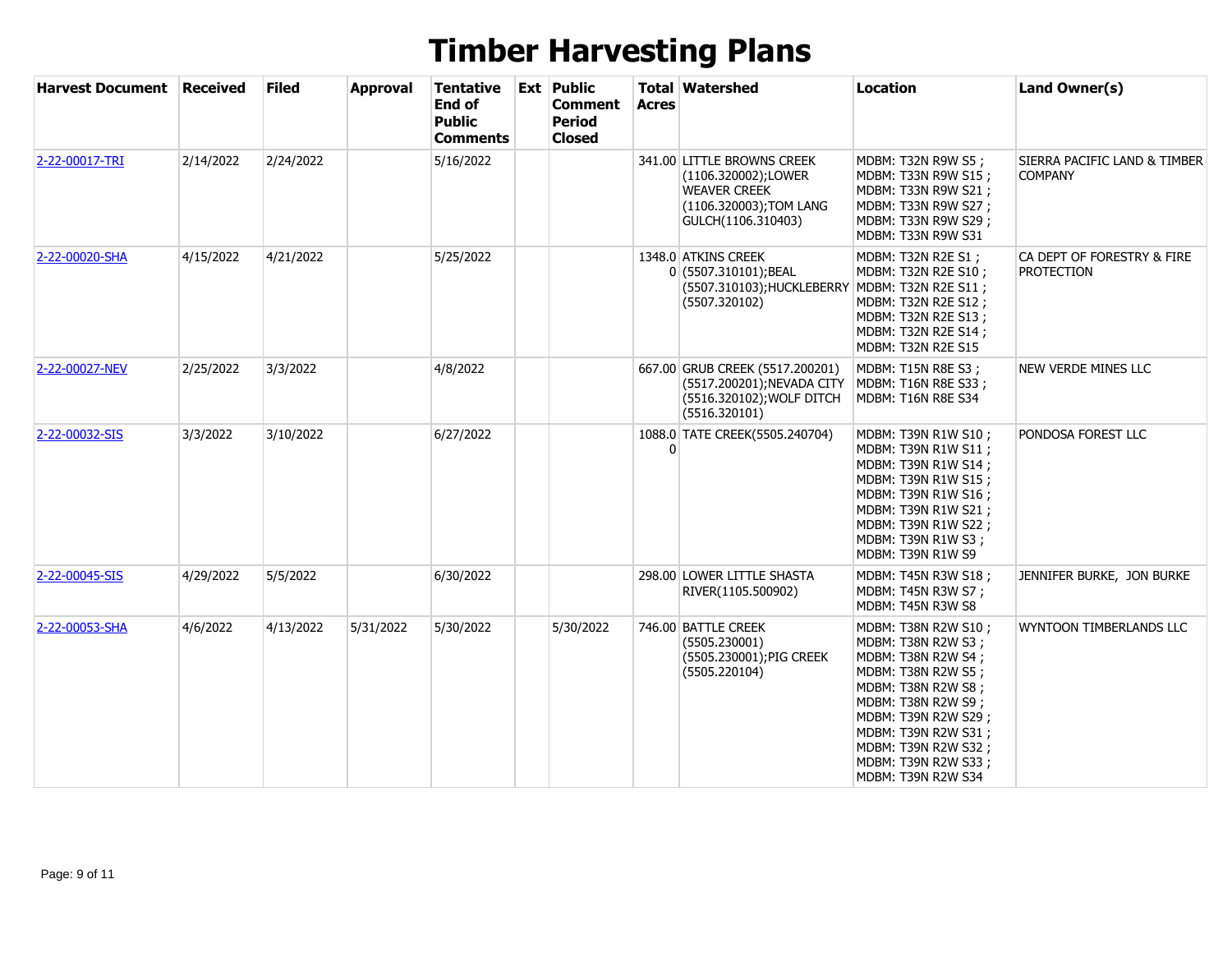| <b>Harvest Document Received</b> |           | <b>Filed</b> | <b>Approval</b> | <b>Tentative</b><br>End of<br><b>Public</b><br>Comments | <b>Ext Public</b><br>Comment<br><b>Period</b><br><b>Closed</b> | <b>Acres</b> | <b>Total Watershed</b>                                                                                                                                                                   | <b>Location</b>                                                                                                                                                                                                                                                                 | Land Owner(s)                                                            |
|----------------------------------|-----------|--------------|-----------------|---------------------------------------------------------|----------------------------------------------------------------|--------------|------------------------------------------------------------------------------------------------------------------------------------------------------------------------------------------|---------------------------------------------------------------------------------------------------------------------------------------------------------------------------------------------------------------------------------------------------------------------------------|--------------------------------------------------------------------------|
| 2-22-00063-SHA                   | 4/25/2022 | 5/5/2022     |                 | 6/27/2022                                               |                                                                |              | 208.00 LITTLE ROARING CREEK<br>(5526.140202);ROARING<br>CREEK(5526.140203)                                                                                                               | MDBM: T36N R1E S20;<br>MDBM: T36N R1E S29 ;<br>MDBM: T36N R1E S30 ;<br>MDBM: T36N R1E S31;<br>MDBM: T36N R1E S32;<br>MDBM: T36N R1W S25;<br>MDBM: T36N R1W S36                                                                                                                  | <b>SHASTA CASCADE</b><br>TIMBERLANDS LLC                                 |
| 2-22-00068-PLA                   | 5/6/2022  | 5/12/2022    |                 | 7/11/2022                                               |                                                                |              | 145.00 BIG MOSQUITO CREEK<br>(5514.420302); PEAVINE<br>CREEK (5514.420502)<br>(5514.420502)                                                                                              | MDBM: T14N R12E S14                                                                                                                                                                                                                                                             | SIERRA PACIFIC LAND & TIMBER<br><b>COMPANY</b>                           |
| 2-22-00072-NEV                   | 5/18/2022 | 5/26/2022    |                 | 7/4/2022                                                |                                                                |              | 17.00 CLIPPER CREEK<br>(5516.340302)(5516.340302)                                                                                                                                        | MDBM: T16N R09E S23                                                                                                                                                                                                                                                             | <b>JASON HAMMOND</b>                                                     |
| 2-22-00073-SHA                   | 5/20/2022 | 5/26/2022    |                 | 7/18/2022                                               |                                                                |              | 1115.0 BADGER MOUNTAIN<br>0 (5526.350201); BIG LAKE<br>(5526.350403);LOWER LOST<br>CREEK(5526.350301);LOWER<br><b>MANZANITA CREEK</b><br>(5507.120102); UPPER LOST<br>CREEK(5526.350302) | MDBM: T32N R3E S36;<br>MDBM: T32N R4E S21;<br>MDBM: T32N R4E S22;<br>MDBM: T32N R4E S23;<br>MDBM: T32N R4E S24;<br>MDBM: T32N R4E S26;<br>MDBM: T32N R4E S27;<br>MDBM: T32N R4E S28;<br>MDBM: T32N R4E S33;<br>MDBM: T32N R4E S34;<br>MDBM: T32N R4E S35;<br>MDBM: T32N R4E S36 | SIERRA PACIFIC LAND & TIMBER<br><b>COMPANY</b>                           |
| 2-22-00077-TRI                   | 5/27/2022 | 6/2/2022     |                 | 7/14/2022                                               |                                                                |              | 53.00 WEST WEAVER CREEK<br>(1106.320001)                                                                                                                                                 | MDBM: T34N R10W S35 ;<br>MDBM: T34N R10W S36                                                                                                                                                                                                                                    | <b>CORRAL CREEK TIMBER</b><br>COMPANY LLC , SIERRA<br>PACIFIC INDUSTRIES |
| 2-22-00079-SHA                   | 6/6/2022  | 6/9/2022     |                 | 7/20/2022                                               |                                                                |              | 57.00 LOWER SODA CREEK<br>(5525.210202); TOM NEAL<br>CREEK(5505.220201)                                                                                                                  | MDBM: T38N R3W S18;<br><b>MDBM: T38N R3W S19</b>                                                                                                                                                                                                                                | SHASTA CASCADE<br><b>TIMBERLANDS LLC</b>                                 |
| 2-22-00083-SIE                   | 6/8/2022  | 6/16/2022    |                 | 7/11/2022                                               |                                                                |              | 10.00 LOVES FALLS(5517.540202)                                                                                                                                                           | MDBM: T20N R12E S15                                                                                                                                                                                                                                                             | <b>MUDITA LLC</b>                                                        |
| 2-22-00085-NEV                   | 6/17/2022 | 6/23/2022    |                 | 8/5/2022                                                |                                                                |              | 71.19 BUCKEYE RIDGE<br>(5516.340304); MISSOURI<br>CANYON (5516.340301)<br>(5516.340301)                                                                                                  | MDBM: T16N R10E S30;<br><b>MDBM: T16N R9E S25</b>                                                                                                                                                                                                                               | Blue Lead Gold Mining LLC                                                |
| 3-22-00048-MOO                   | 4/4/2022  | 4/14/2022    | 6/7/2022        | 6/2/2022                                                | 6/2/2022                                                       |              | 7.12 MAMMOTH LAKES<br>(9603.100502)                                                                                                                                                      | MDBM: T3S R27E S34                                                                                                                                                                                                                                                              | Limelight Mammoth LLC                                                    |
| 3-22-00060-MOO                   | 4/18/2022 | 4/28/2022    | 6/14/2022       | 6/6/2022                                                | 6/6/2022                                                       |              | 7.00 MAMMOTH LAKES<br>(9603.100502)                                                                                                                                                      | MDBM: T3S R27E S34                                                                                                                                                                                                                                                              | Mammoth Springs Resort, LLC,<br>Obsidian Private Residence Club<br>Assn  |